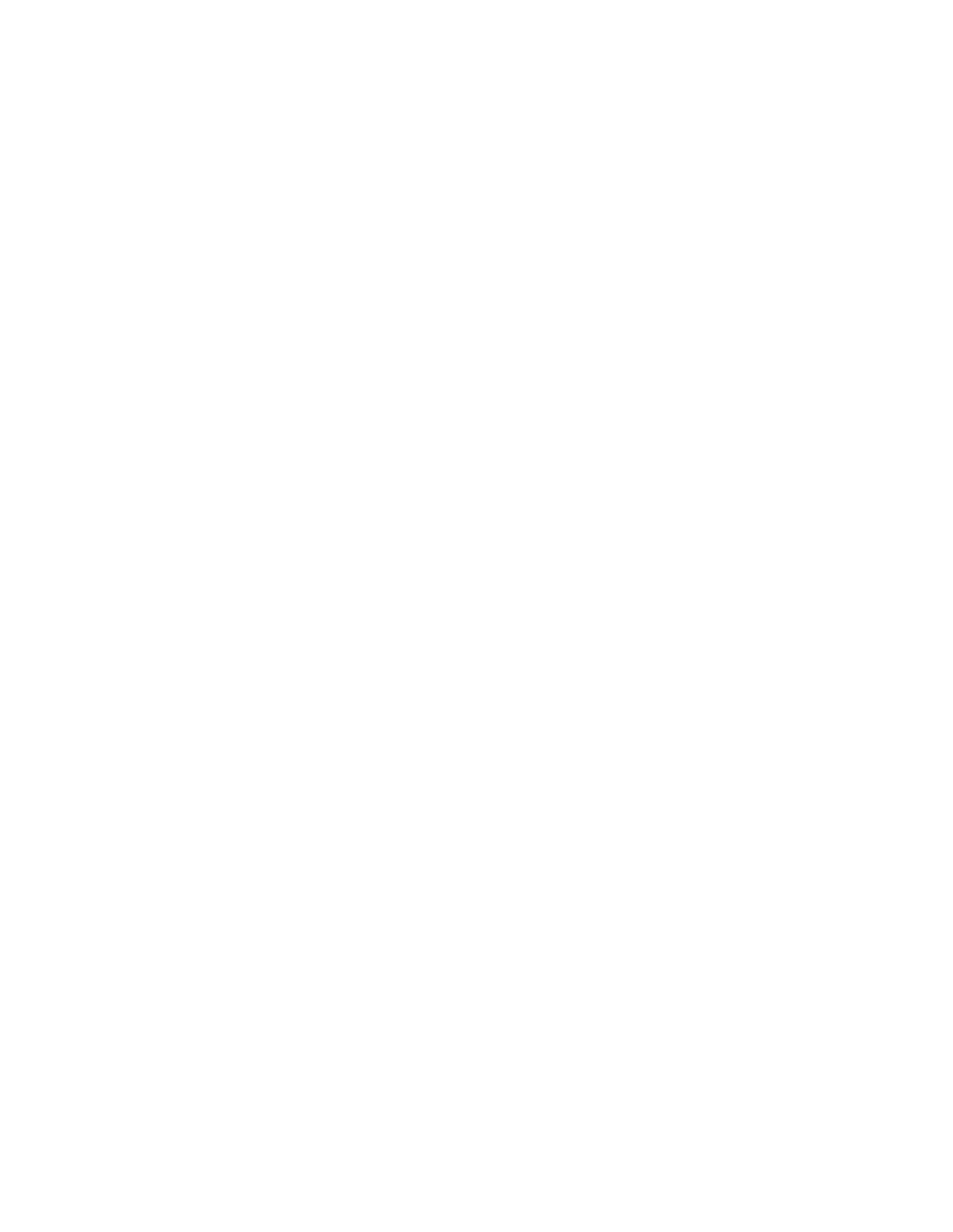

### ESTIMATE

Our ref: RJH/3047 29 July 2019

Ss. Philip & James Church Hounslow Road Whitton Twickenham TW2 7DY

E: tim@Furze.org.uk E: cdr@blueyonder.co.uk

### SS PHILIP AND JAMES CHURCH, TWICKENHAM

Damage to stained glass due to vandalism.

### North Aisle – 2nd from west – 2 main lights

The right-hand light has been severely broken due to vandalism. An area has been completely smashed in leaving several holes. Fragments have been saved by the church warden.

### Works

Remove the panel and temporarily fill the opening weathertight. Transport panel and saved fragments to our studio. Take rubbings of the remaining leads and dismantle affected area. Where practical, reuse fragments. Missing areas will have new glass cut, hand painted, stained and kiln fired to match the original as near as possible. Re-lead with lead of the same width and profile as existing lead. Waterproof with lead light cement. Apply new copper bands to solder joints to align with support bars. Return and refit.

 $Cost$   $f1.665.00 + V.A.T.$ 

Yours sincerely,

Robert J Holloway A.C.R **Director** 14 Bridge Road, Hunton Bridge, Kings Langley, Herts WD4 8RE Tel: 01923 266386 Email: customer@chapelstudio.co.uk

Robert Holloway AMGP ACR: Director | Peter Campling ACR: Director | Elise Learner BA(Hons) ACR: Consultant 251 Holt Road, Horsford, Norfolk NR10 3EB | t: 01603 891505 | e: office@chapelstudio.co.uk

14 Bridge Road, Hunton Bridge, Kings Langley, Hertfordshire WD4 8RE | t: 01923 266386 | e: customer@chapelstudio.co.uk - www.chapelstudio.co.uk -

Chapel Studio is a trading name of M. C. Lead Glaziers Ltd. Registered Office: 251 Holt Road, Horsford, Norfolk NR10 3EB. Company No: 4834491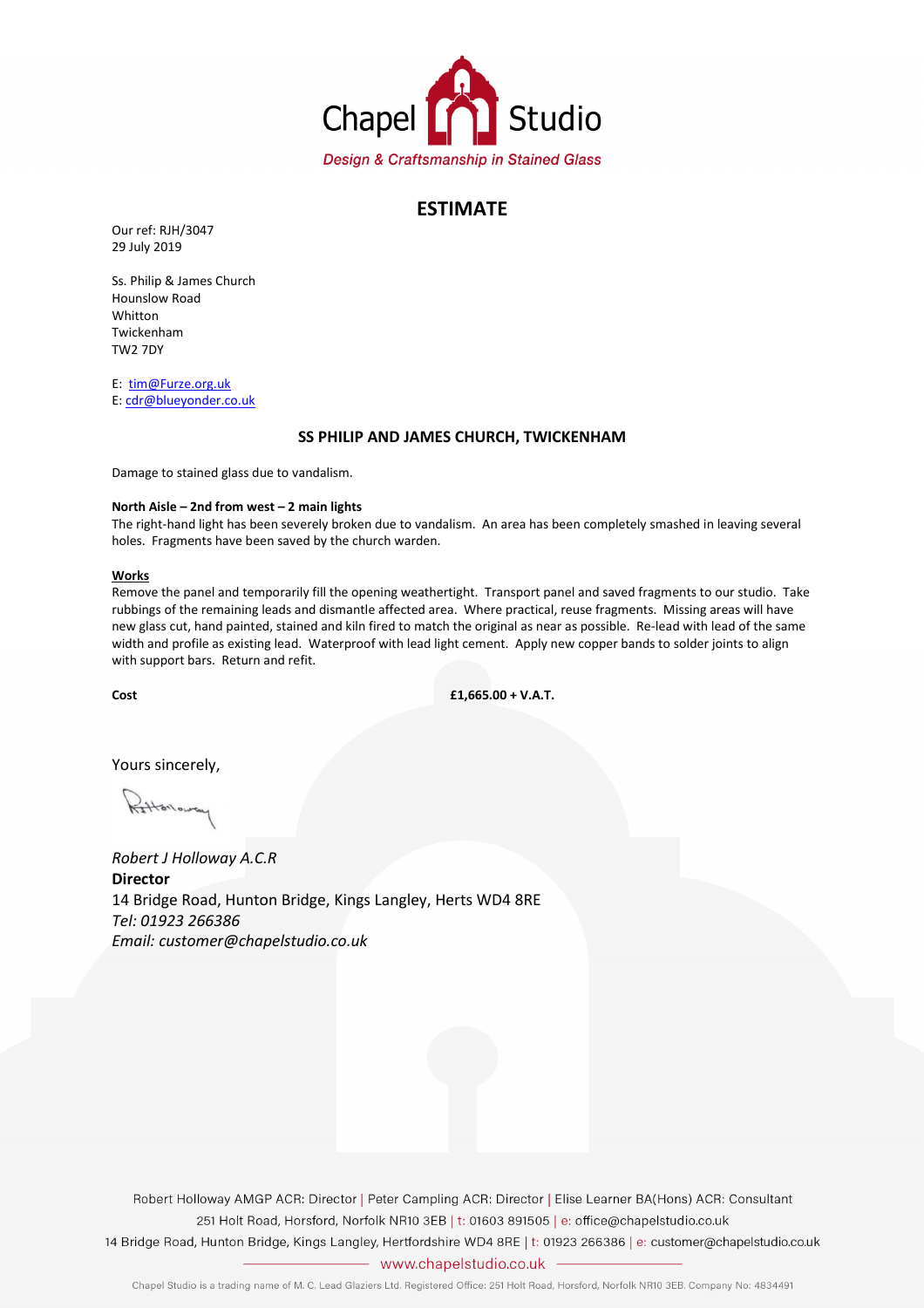# Jonathan Cusdin

| From:                  | Fr David Cloake <vicar@whittonchurch.com></vicar@whittonchurch.com> |
|------------------------|---------------------------------------------------------------------|
| Sent:                  | 10 July 2019 09:43                                                  |
| To:                    | Jonathan Cusdin                                                     |
| Subject:               | Fwd: Vandalism - Ss Philip & James Church Whitton 910               |
| <b>Follow Up Flag:</b> | Follow up                                                           |
| <b>Flag Status:</b>    | Flagged                                                             |

Hi Jonathan,

This is to come to you I am told! I think that my Warden has already been in touch,

Best wishes Fr David

The Revd David Cloake | Vicar, Ss Philip & James, Whitton The Vicarage, 205 Kneller Road, Whitton, Twickenham, TW2 7DY Parish Office 020 8898 2694 www.whittonchurch.com

Begin forwarded message:

From: Fr David Cloake <vicar@whittonchurch.com> Subject: Vandalism - Ss Philip & James Church Whitton 910 Date: 10 July 2019 at 09:10:32 BST To: Archdeacon Of Middlesex <archdeacon.middlesex@london.anglican.org> Cc: Vera Gkoufa <vera.gkoufa@london.anglican.org>

Good morning Vera and the Venerable,

I am writing to let you know that we have sustained some damage to a window after the protective grill was removed to allow the person the throw something at it. Damage is relatively small and isolated but we have opened up a claim with EIG. This is in addition to some damage sustained last week to flower beds and a pottery tribute in our little Garden of Remembrance.

As it is a painted window, I am conscious that the reparation process might bring us to the DAC (and I have not had to do anything like this as an incumbent) - so I felt that forewarned was fore-armed!

If there is anything that I need to know, please do let me know. I attach a photograph of the damaged window to give you an idea of scale and the task at hand.

Have a good day,

Best wishes Fr David

The Revd David Cloake | Vicar, Ss Philip & James, Whitton The Vicarage, 205 Kneller Road, Whitton, Twickenham, TW2 7DY